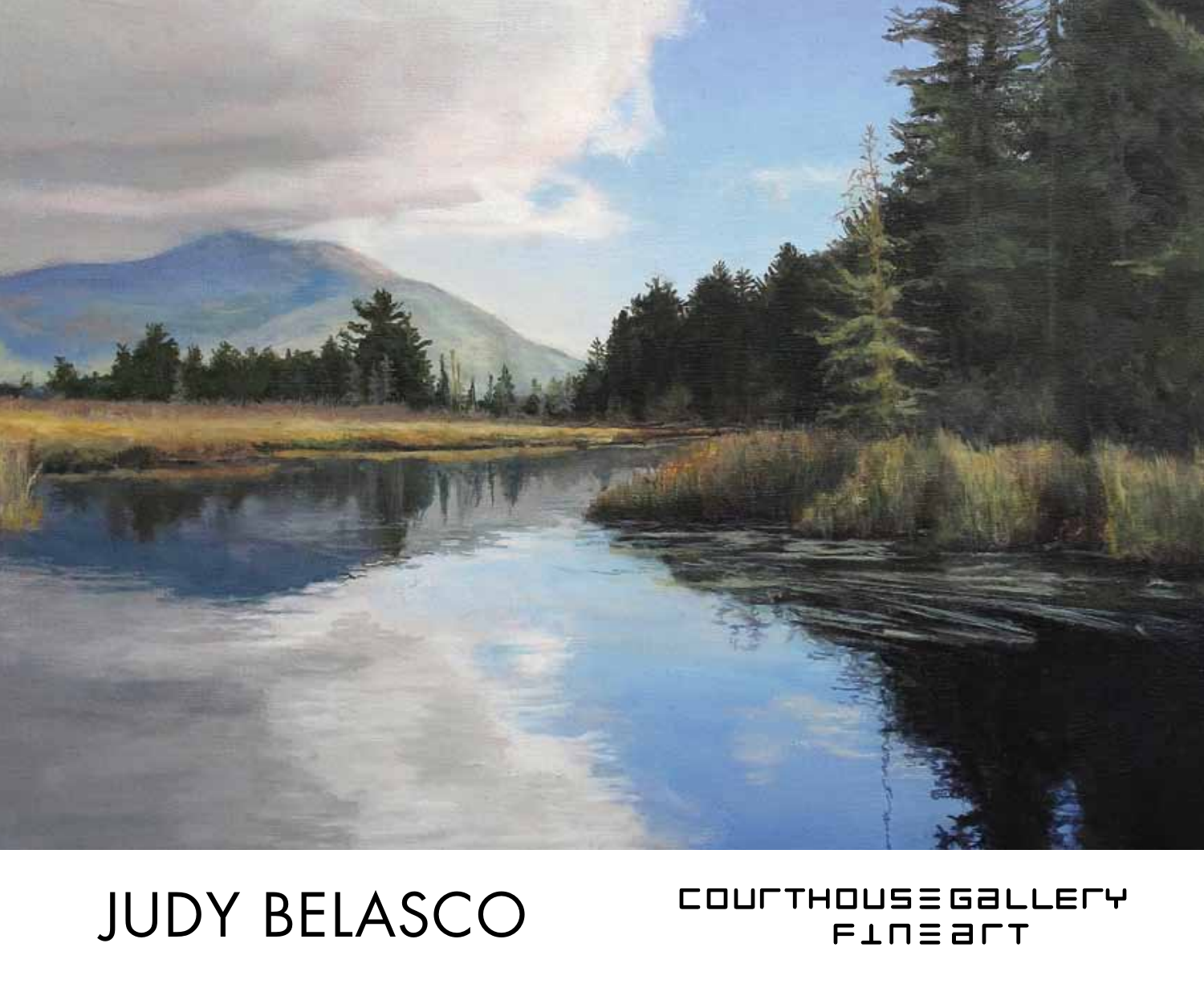# judy belasco **The Back of Beyond**

june 8 – JUly 8, 2022 Essay by Katherine Wilkes

6 court street ellsworth, maine 04605 courthousegallery.com 207 667 6611



## COULTHOUS = GALLELA **FINE BLT**

cover *Beaver Stream*, *Baxter*, detail, oil on canvas, 30 x 20 inches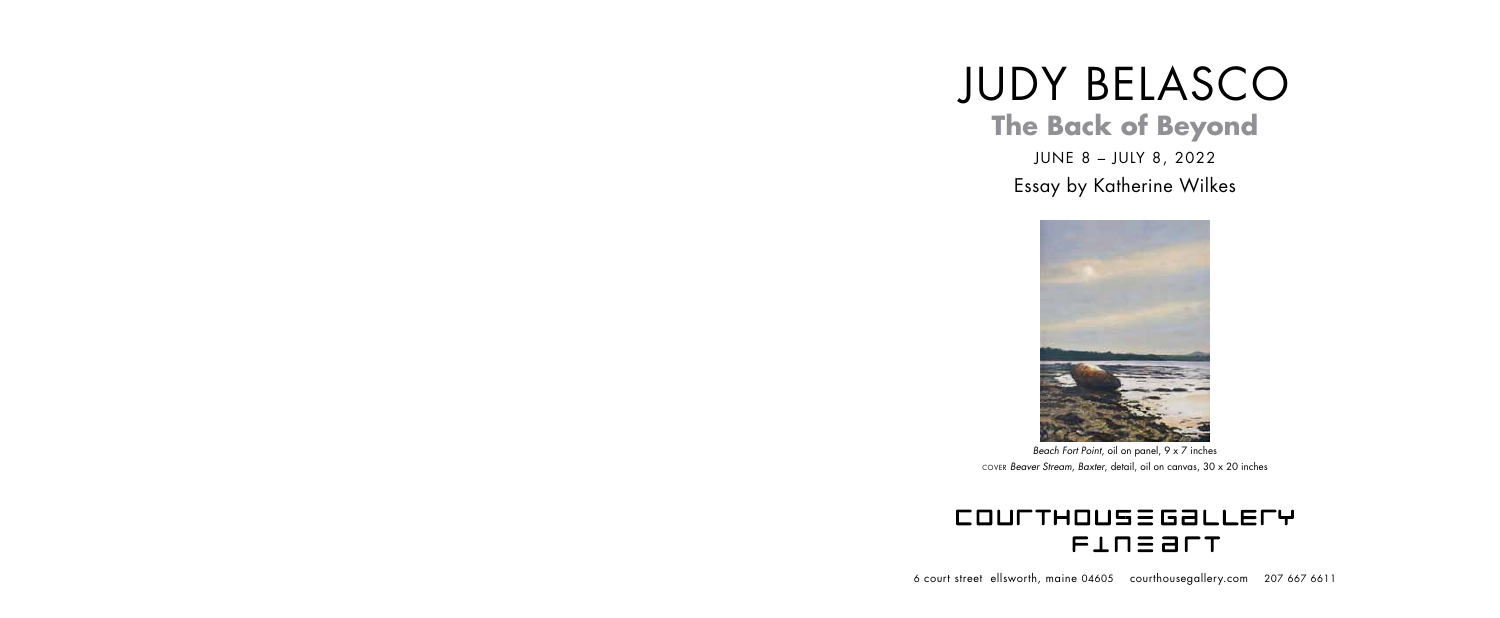

*Sunset*, *Baxter Marsh* oil on canvas 14 x 29 inches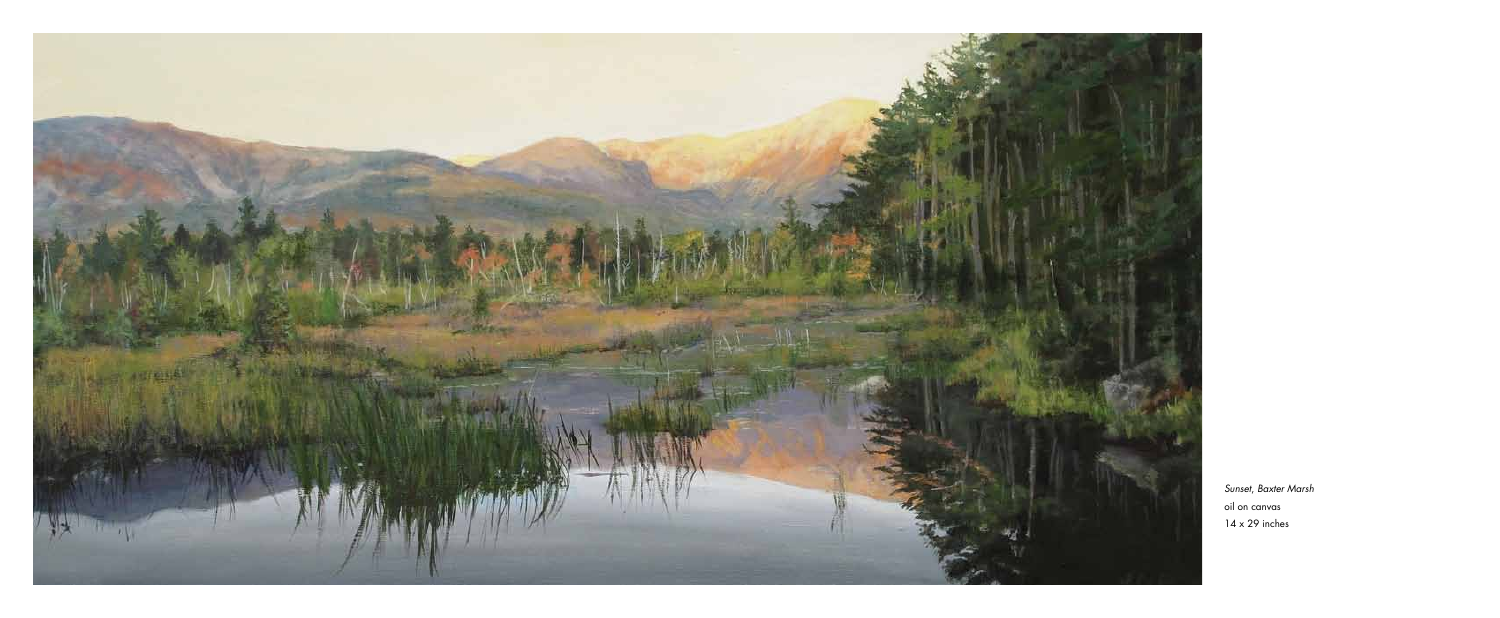Many people in the modern world experience a great deal of anxiety and pressures. Mindfulness practices help turn their attention back to the freedom and clarity of

## judy belasco **THE BACK OF BEYOND** by Katherine Wilkes

the present moment, and many attest to the power of simply standing in nature to alleviate modern woes.

In ancient times, people venerated gods to bring balance to the struggles of maintaining society. In particular, Dionysus, "the Mad One," loomed over all that is wild and untamed, existing outside order and daily existence. His domain mirrors the uncivilized mind that haunts the Western psyche, ever distancing from the natural. Back then; it was necessary to occasionally dip a toe into the unhinged to appease this deity. Annual festivals of wild abandon were celebrated. Priestesses of Dionysus, the Maenads, performed ecstatic rites by running into the mountains under the cover of night in a manic frenzy.



*Each painting emanates powerful stillness, or bursts with vitality, contained within an eternal instant of sensory fullness. These paintings contain codes, infinite data on the meaning of life.*

 n her solo show The Back of Beyond, Judy Belasco guides world-weary citizens into peaceful communion with the heart of Maine's wilderness. Her process combines adventure, extensive photography, hours of reflection, and skillful execution—a method that culminates in the formation of a sequence of transformative meditations. Each painting emanates a powerful stillness, or burst of vitality, contained within an eternal instant of sensory fullness. These paintings contain codes, infinite data on the meaning of life. **Index**<br>Index<br>Index<br>Index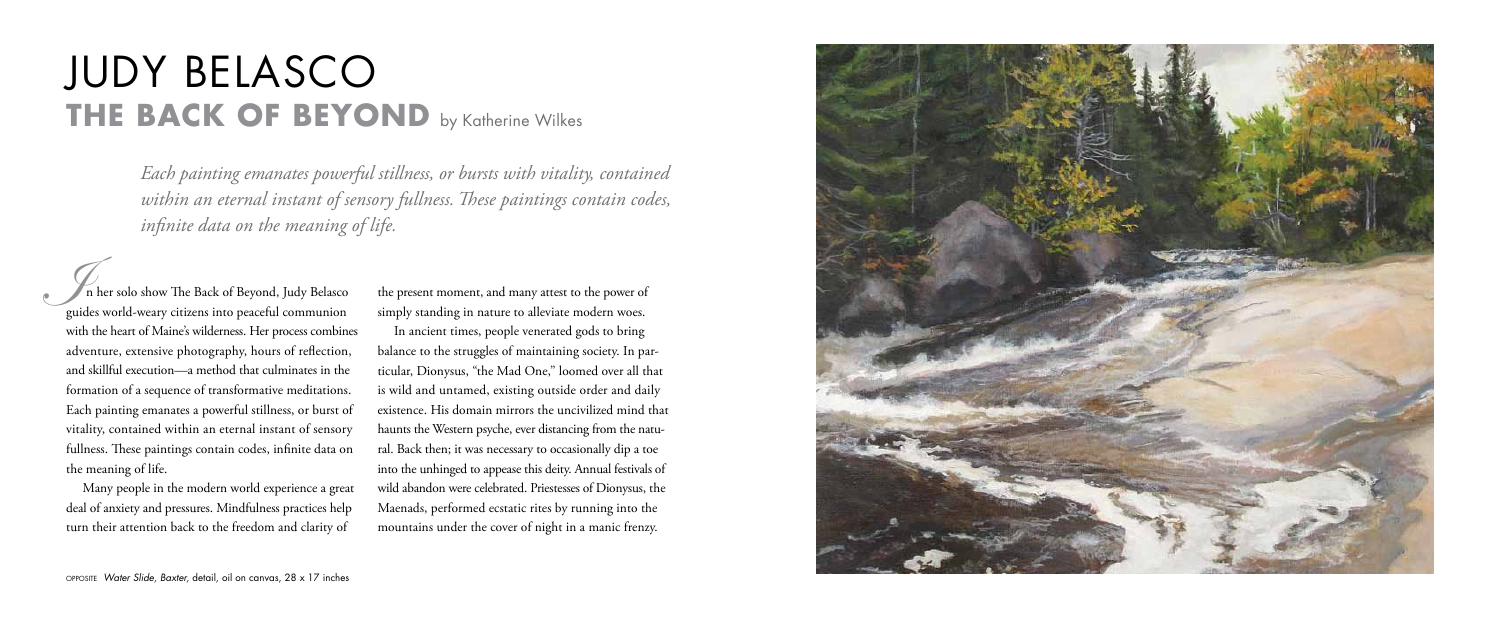Such were the archaic customs of the ancients to prevent madness spreading throughout civil life.

Our modern lives yearn to be reunited with better ways than our current methods to ward off insanity. Perhaps reverence to the wild unknown, within and without, can do that. Judy Belasco has devoted many years to cultivating a deep relationship with the wild unknown through exploration, photography, and translating her experience into transcendent paintings. The past several years she has ventured into the wilderness reserves of Baxter State Park to deepen her work with the land apart from human spheres. Her paintings in The Back of Beyond offer those in need of solace her interpretations of these sacred spaces.

*Sunset, Baxter Marsh* illuminates a magic moment in the wild, as the sun closes out its daily light show, cascading a blanket of color across a hidden sanctuary. Here time ceases to endure. The viewer glides into a heightened reality merging with prismatic light reflected in the geometry of the physical world. In *Beaver Stream*, *Baxter*, if one gazes unfocused to the dark trees, the cloud mass begins to move through the bright sky and appears a gentle ripple in the stream—a looking-glass vision, breathing, with possibility. Vast clouds close in upon deep woods that hold many secret lives of tree networks and forest dwellers. Within the vertical canvas of *Water Slide*, *Baxter*, Belasco harnesses vitality at peak frenzy. Many elements converge into a



*Beaver Stream, Baxter*, oil on canvas, 30 x 20 inches

boiling cauldron beneath colorful imposing tree figures, encroached on by the passage of buoyant clouds.

The cultivation of Judy Belasco, the artist, has been significantly shaped by the Hudson River School. Belasco specifically resonates with the American Luminists. These artists fostered intuitive communion with the remote American habitat to bring about divine awareness on a personal level. Revelers conveyed their attunement with precision lighting effects, transforming landscape artistry with incandescent radiance. The heightened awareness of Luminism leaves audiences mystified, as they gaze upon the transcendent revealed in nature's glory. Belasco shines, in her own right, with depictions of an atmospheric presence at once indefinable, almost invisible, yet apparent in all her paintings.

*Rocky Pond* is a symphony in gray-scale. Here Belasco pays homage to several core Luminist themes. She emphasizes a geometric horizontal panorama within a palette of scaled-back cool tones, distilling tranquility. An omnipresent fog cloaks subtle mountain forms hovering over the razor sharp clarity in the crystal smooth waters. *Rocky Pond* echoes a notable mid-nineteenth-century Luminist painting, *Lake George*, by John Frederick Kensett, one of the genre's most significant painters.

More cool gray schemas present in the poetic *Schoodic Tide Pool* and *Misty Surf*, *Schoodic*. Belasco captures subtle



*Water Slide, Baxter,* oil on canvas, 28 x 17 inches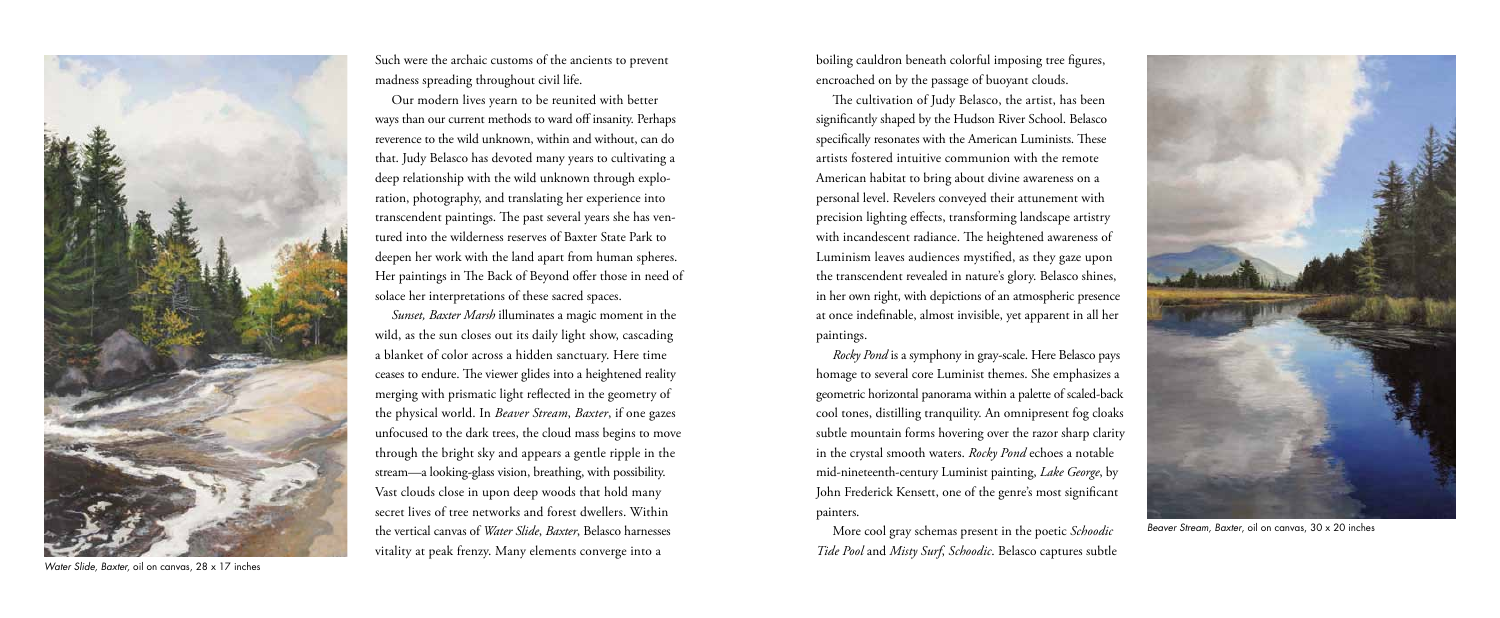

*Rocky Pond* oil on canvas 10 x 22.5 inches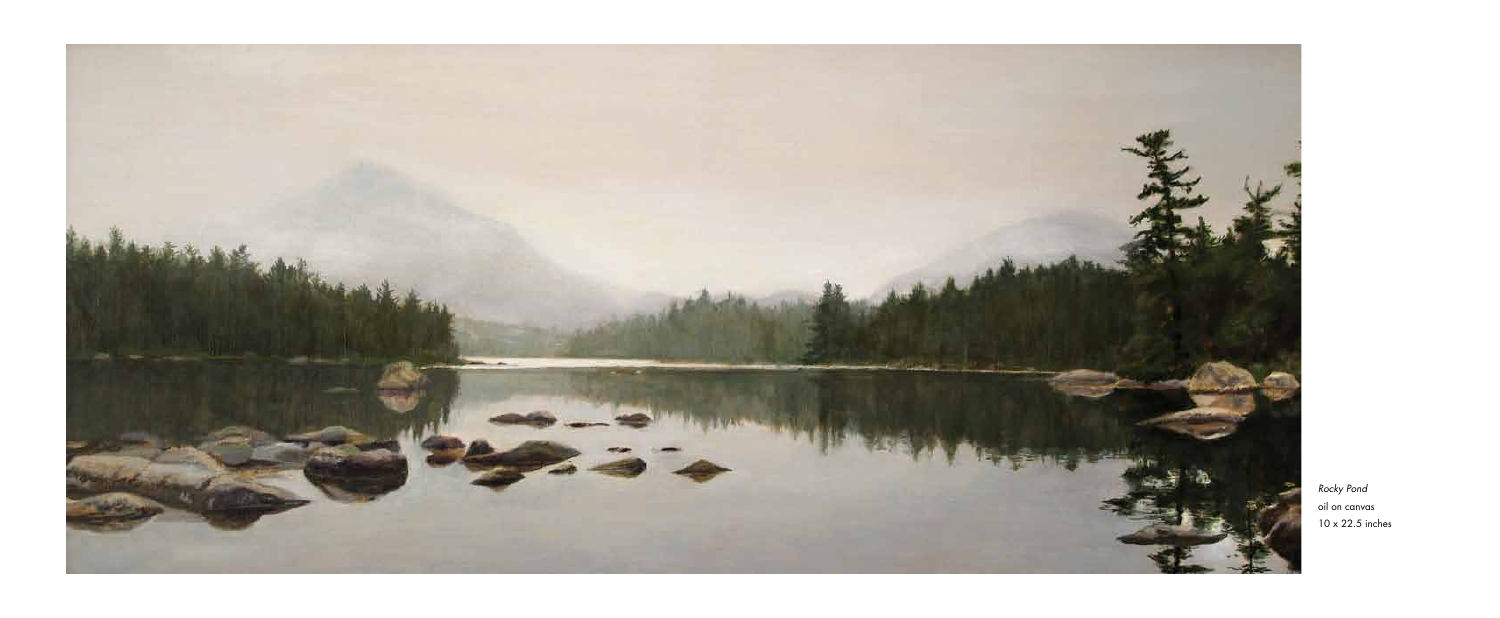moments of sea-laden air over lazy waves, hinting at the cocooning of beautiful sea nymphs. The exclusion of their actual depiction allows us to hallucinate their presence, as one does when standing on the shore in a wet breeze, engulfed by seaweed-fragrant wafts. Above the scene, the barest moon looms. In the fresh, bright white spray of *Silver Schoodic*, a wave crest bursts forth—a brilliant cleansing meditation to inspire viewers. The far-off silver light pierces the refreshing mood beneath glowing optimistic cloud cover.

*Quoddy Head* reveals a theatre on the Maine coastline. Standing on the precipice of this mood is a solitary dignified tree, crowning the coastal cathedral. Below and beyond lies the watery dwelling of a monumental presence. The stage evokes epic Greek poetry where gods intervene

in human affairs. It feels as if at any moment Perseus, Andromeda, or the Hydra might wander into the scene; or Odysseus' ship might encounter the Siren's song.

Upon encountering this mythically evocative series from Judy Belasco, one can hear a kind of Siren call from beyond the trees, beneath the pristine waters, and drifting upon the wind. Through Belasco's paintings, we too can give reverence to the feral mystique that lies in The Back of Beyond.

opposite

*Quoddy Head* oil on canvas 40 x 40 inches



Katherine Wilkes is an artist and musician living in Taos, New Mexico, where she maintains a studio.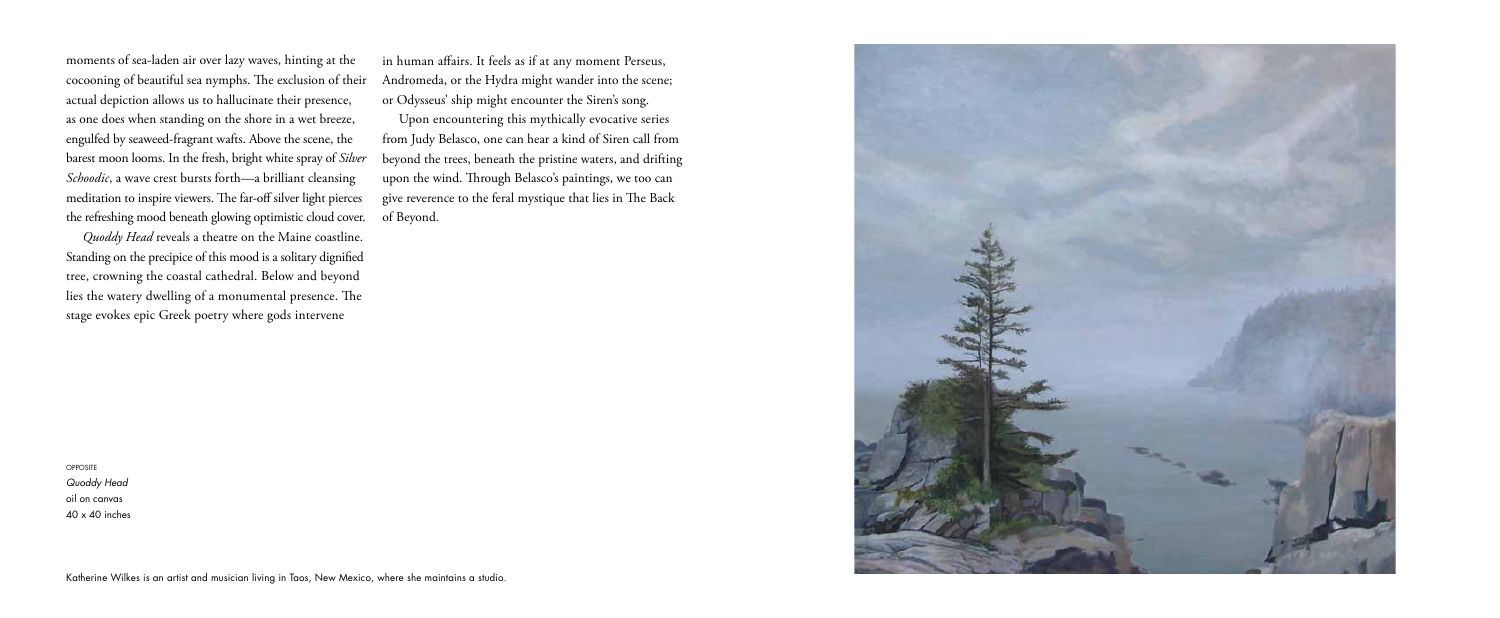

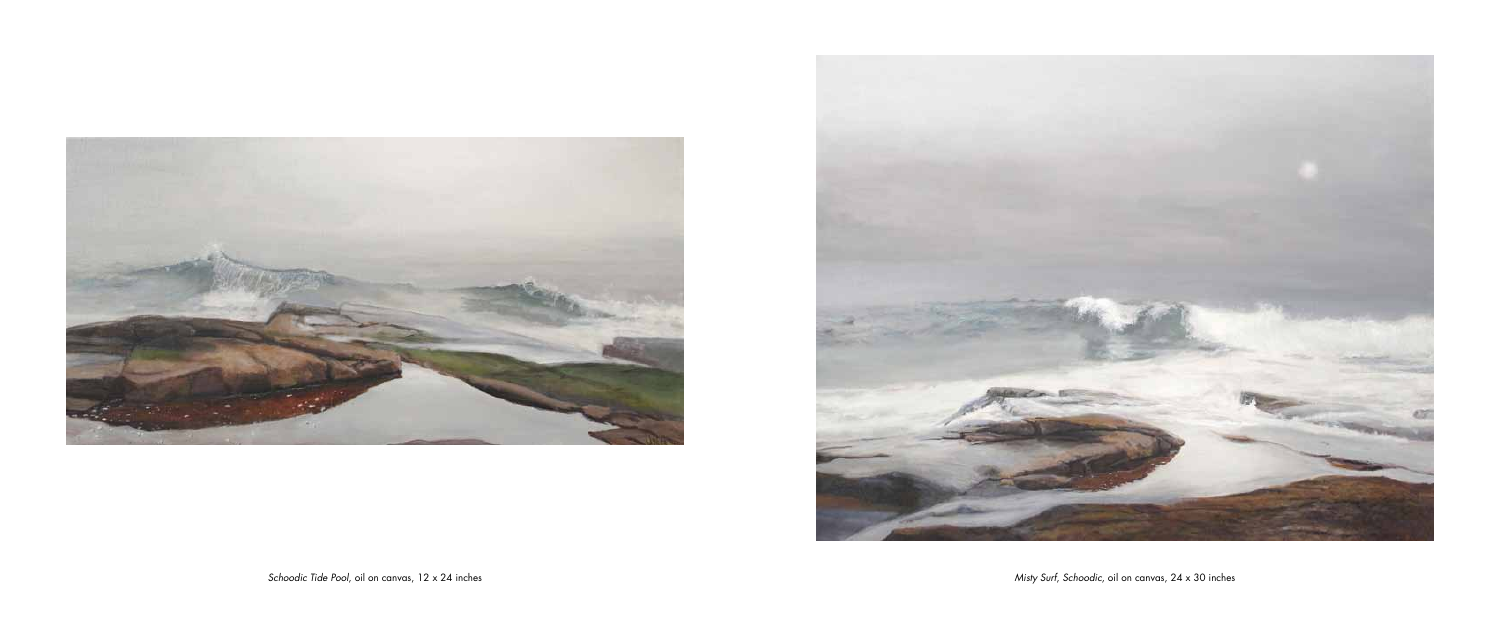*Silver Schoodic*, oil on panel, 24 x 30 inches





*Two Waters, Schoodic* oil on canvas 32 x 22 inches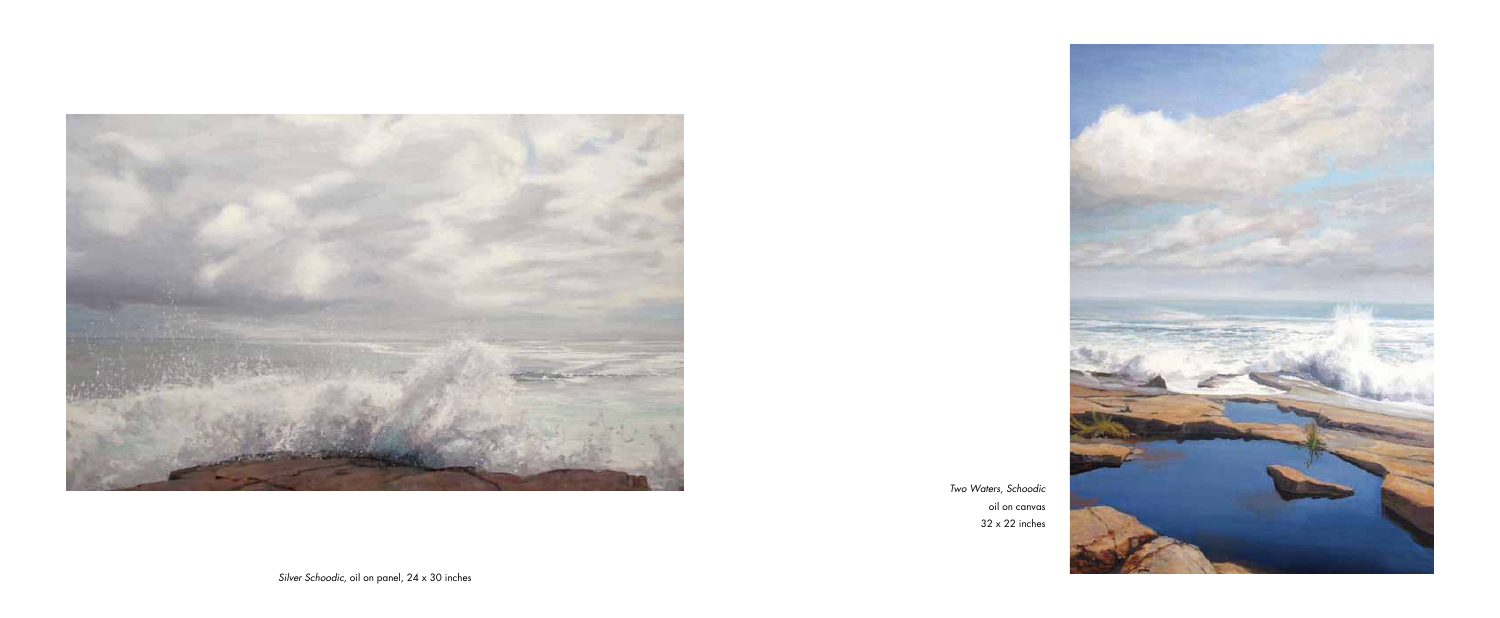

*Katahdin*, oil on canvas, 14.5 x 36 inches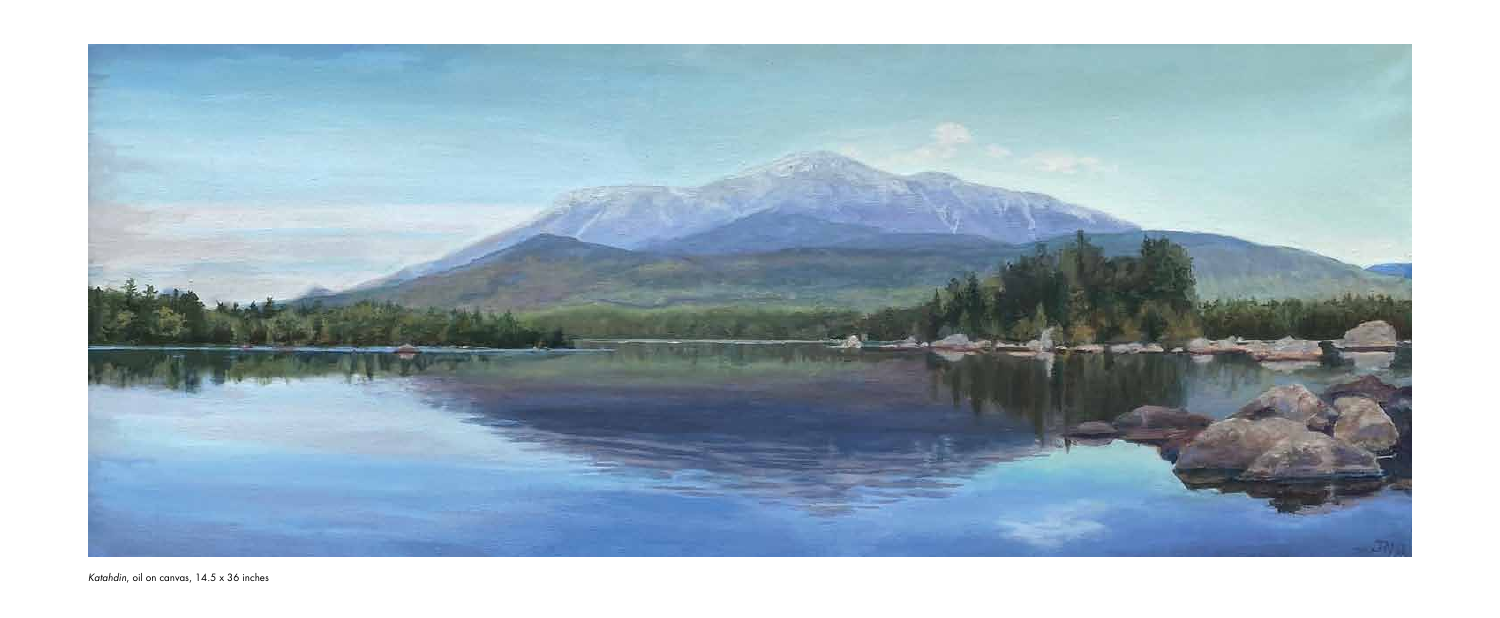

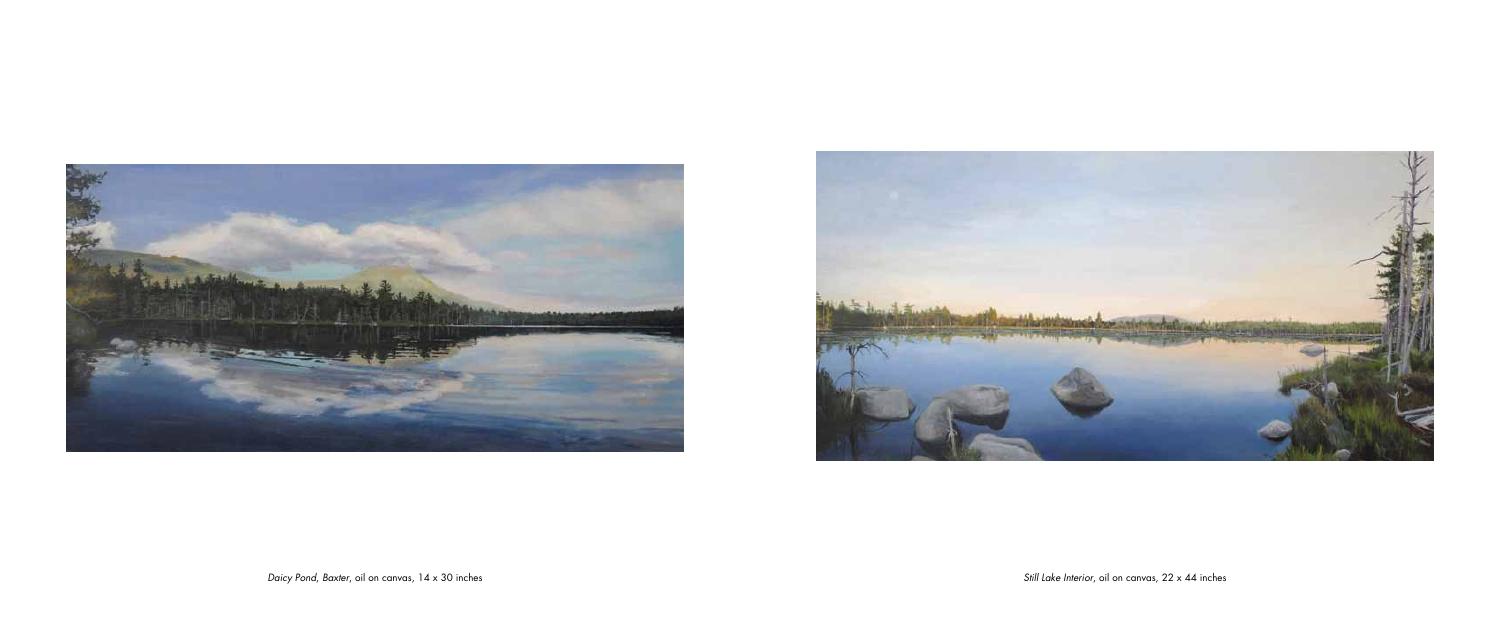

*Kidney Pond*, *Baxter* oil on panel 20 x 38 inches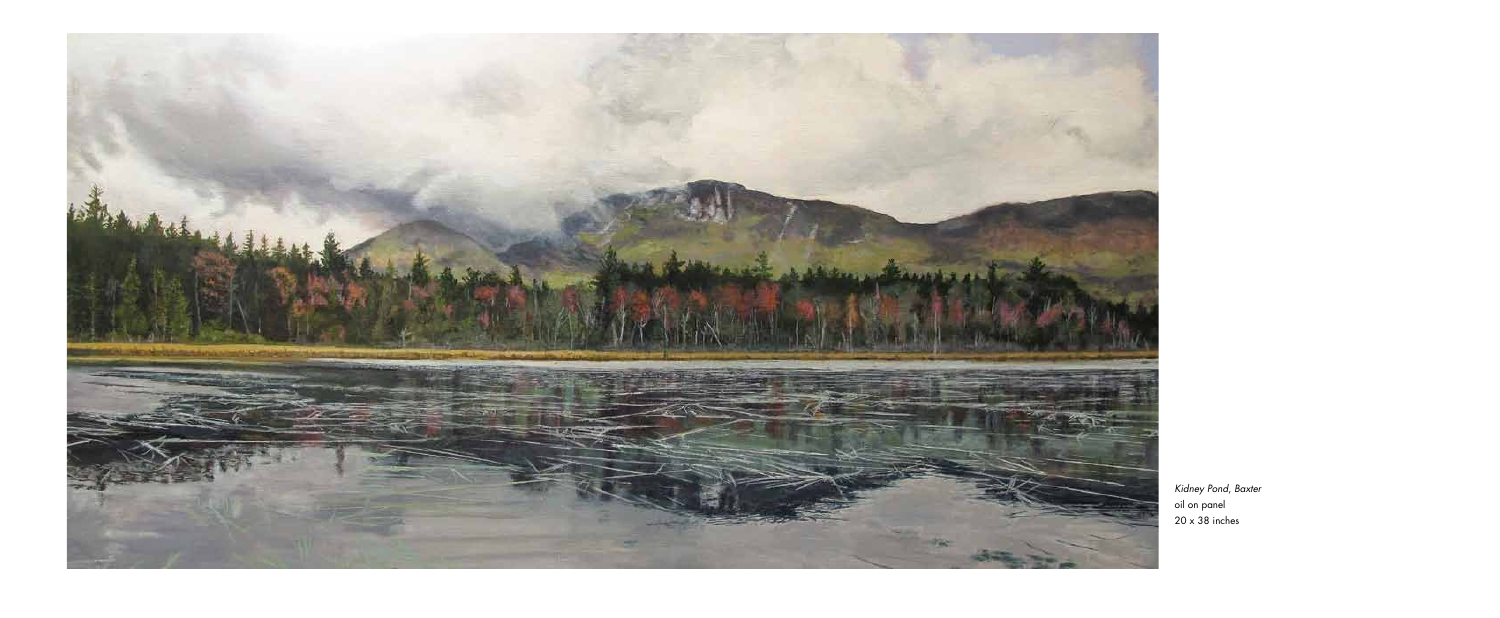

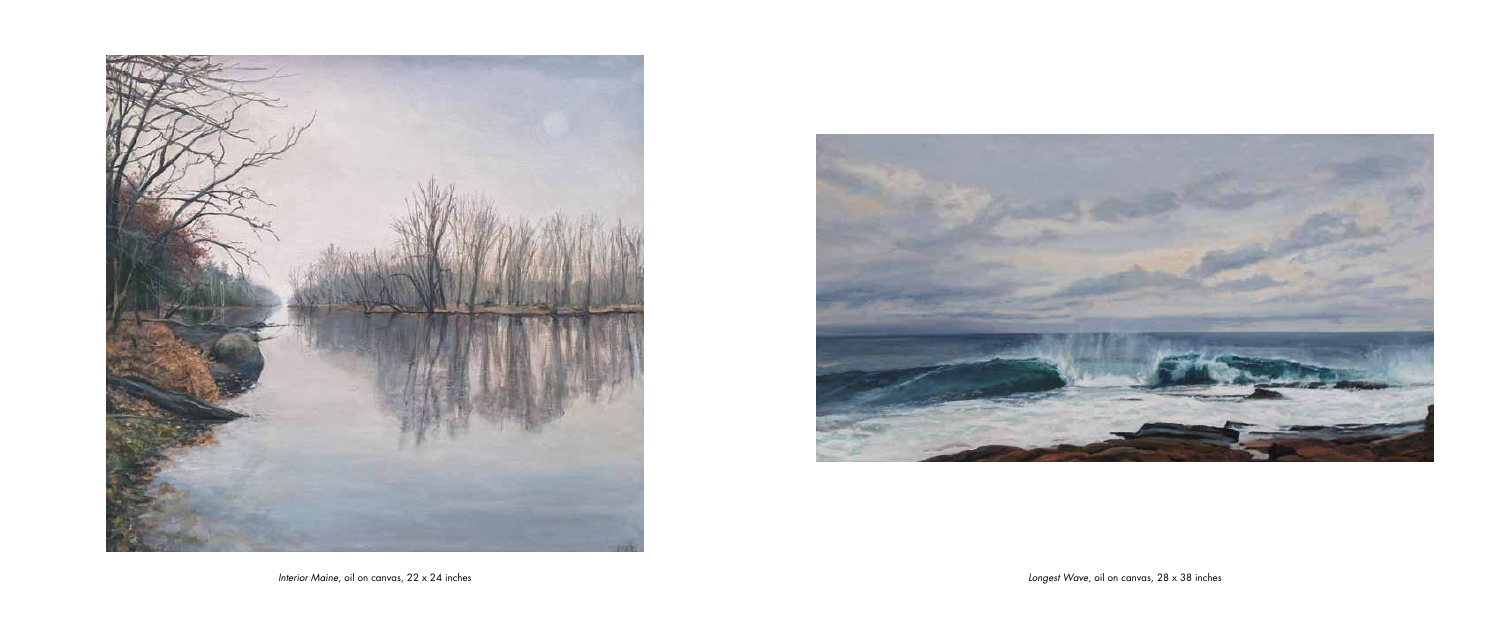

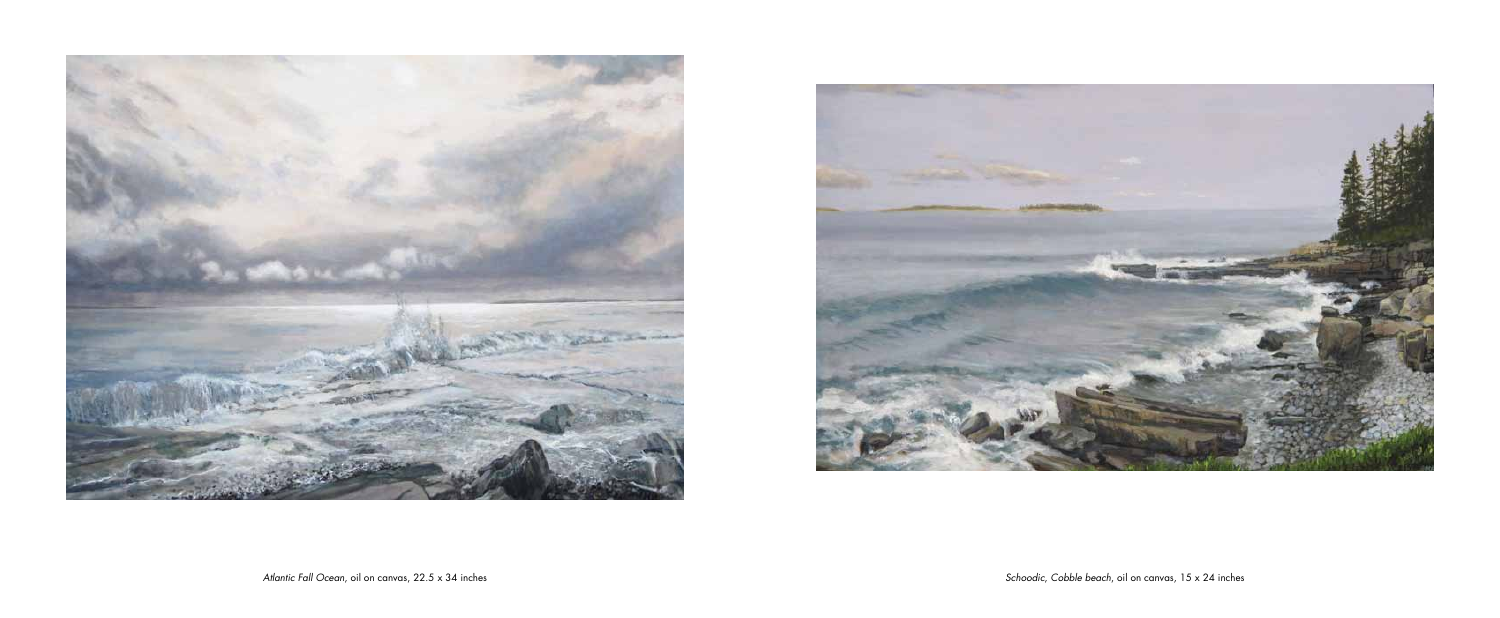*Moon Over Schoodic* oil on canvas 10 x 7 inches





*Schoodic Seas* oil on canvas 13 x 9 inches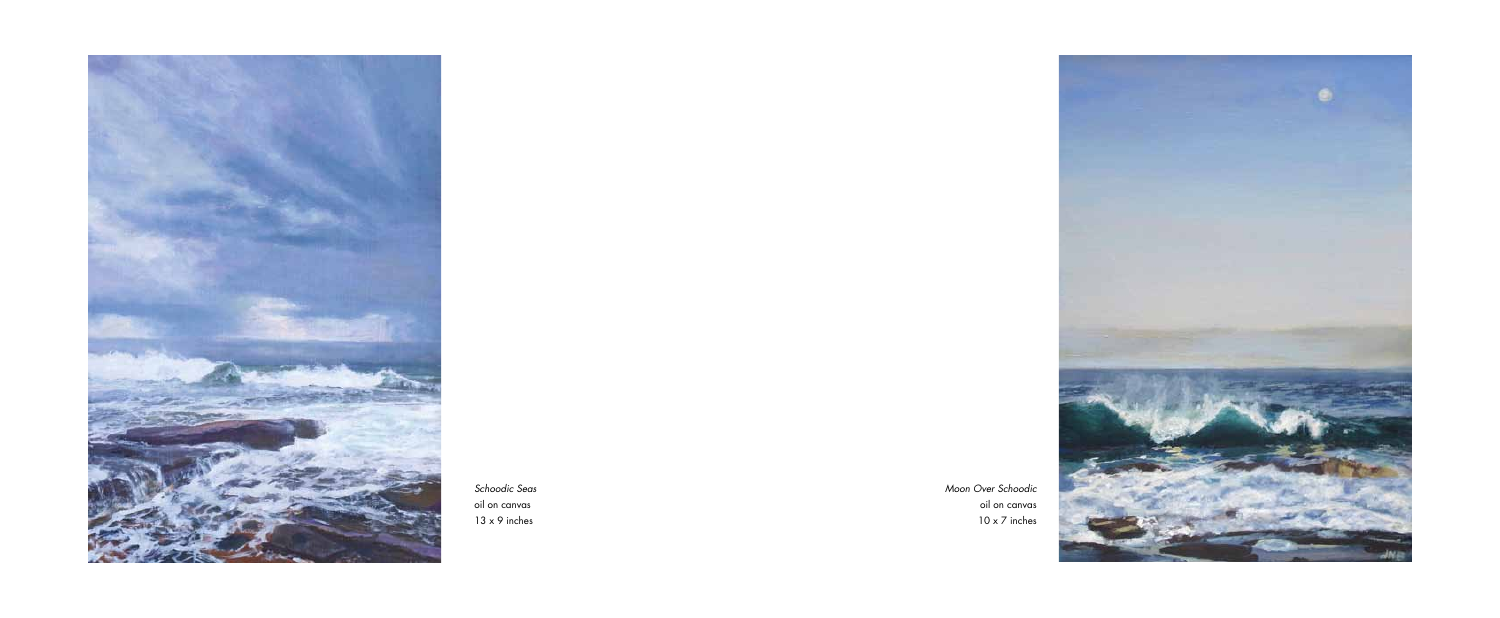

## judy belasco

BORN Doylestown, Pennsylvania 1942

solo Exhibitions Courthouse Gallery Fine Art, Ellsworth, ME, 2009, '11, '13, '18, '21 F.A.N. Gallery, Philadelphia, PA, 2000, 2003

#### GROUP EXHIBITIONS

Courthouse Gallery Fine Art, Ellsworth, ME, 2007–present Mulford Gallery, Rockland, ME, 2007, '08, '09, '10 Susan Maasch Fine Art, Portland, ME, 2010 Betts Gallery, Invitational show, Belfast, ME, 2010 F.A.N. Gallery, Philadelphia, PA, 1999, 2000, '02, '08, '09 McGrath Dunham Gallery, Castine, ME, 1998, 2000, '01, '02, '03, '04, '05, '06 Maine Art Gallery, Kennenbunkport, ME, 2004 SYDA Foundation (Invitational), S. Fallsburg, NY, 2003 5th Annual International Fine Arts Show, Boston, MA, 2001 4th Annual International Fine Art Show, Boston, MA, 2000 3rd Annual International Fine Art Show, Boston, MA, 1999 Museum of Modern Art, (Photography exhibition) New York, NY, 1971

#### PUBLIC COLLECTIONS

Germantown Friends School MBNA Pennsylvania Academy of Fine Arts

PRIVATE COLLECTIONS Belasco paintings are represented in numerous private collections

#### EDUCATION

Maine Photographic Workshop: Fine Digital Print with John Paul Caponigro, 2005 Private Study: Maine Landscape Painting with Linden Frederick, 1996–2004 Maine Photographic Workshop: Fine Digital Print, 2004 Barnstone Studios: Classical Drawing and Dynamic Symmetry, 1993–1994 Philadelphia College of Art, BFA, Photography Major, 1969–1972 Philadelphia College of Art: Painting Major, 1960–1963

#### WORK EXPERIENCE Art Teacher, Germantown Friends School, Philadelphia, PA 1976–2008